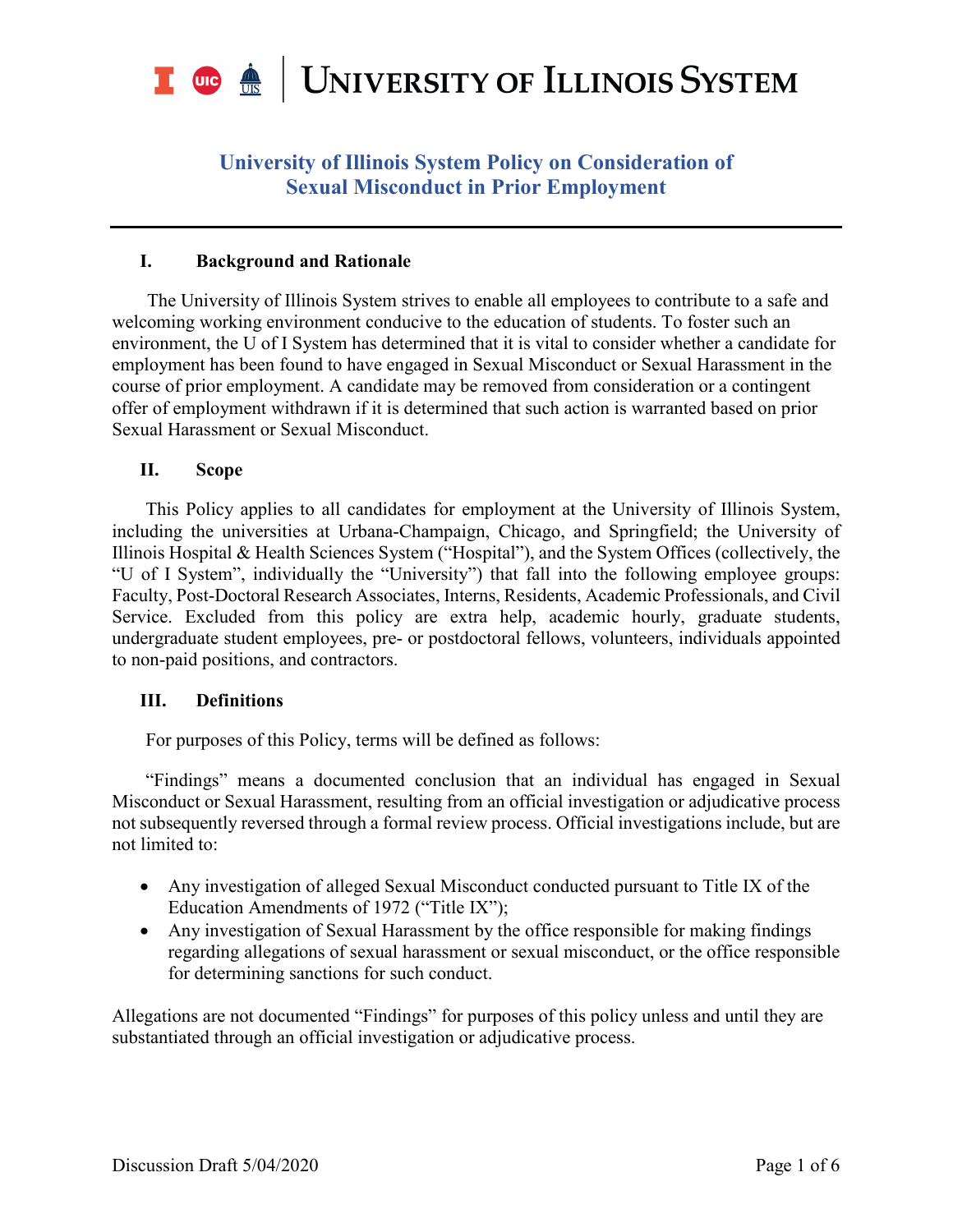

"Sexual Misconduct" and "Sexual Harassment" will be defined to include:

- 1. Conduct that would violate university policies and procedures, including the System and University policies on Sexual Misconduct and Sexual Harassment, as they may be modified from time to time; and
- 2. Conduct that violates current or former employer's policies concerning Sexual Misconduct or Sexual Harassment, or the equivalent.

### **IV. Requirements**

### **a. Notice of Duty to Disclose**

The U of I System will include in the application process a notice to potential applicants that inquiries regarding past Findings of Sexual Misconduct or Sexual Harassment will be made of them and prior employers. Applicants also will be notified that final candidates are required to authorize current and former employers to disclose Findings of Sexual Misconduct or Sexual Harassment as part of the hiring process.

### **b. Candidate's Duty to Disclose and Authorize Disclosures of Past Findings**

The three Universities, the Hospital and the System Offices shall, upon acceptance of a contingent offer of employment, require the final candidate to disclose if there have been Findings of Sexual Misconduct or Sexual Harassment. The hiring processes across the U of I System shall also require the candidate to sign and submit a written authorization and release form granting the U of I System authorization to seek information from current and former employers regarding any Findings of Sexual Harassment or Sexual Misconduct regarding the employee, and consenting to disclosure of such information by those employers. A candidate's failure to respond to the inquiry or sign or submit any necessary authorizations will result in withdrawal of any contingent offer of employment and removal from further consideration.

### **c. Findings within the University System**

Each University, the Hospital, and the System Offices shall transmit final dispositions of Sexual Misconduct or Sexual Harassment Findings to the System Human Resources Office, which shall be responsible for maintaining a database of Findings. If a candidate for employment is or was previously employed within the U of I System, designated individuals in University or System human resources shall consult the database to determine if any Findings exist and shall evaluate available information as set forth in this Policy and applicable law.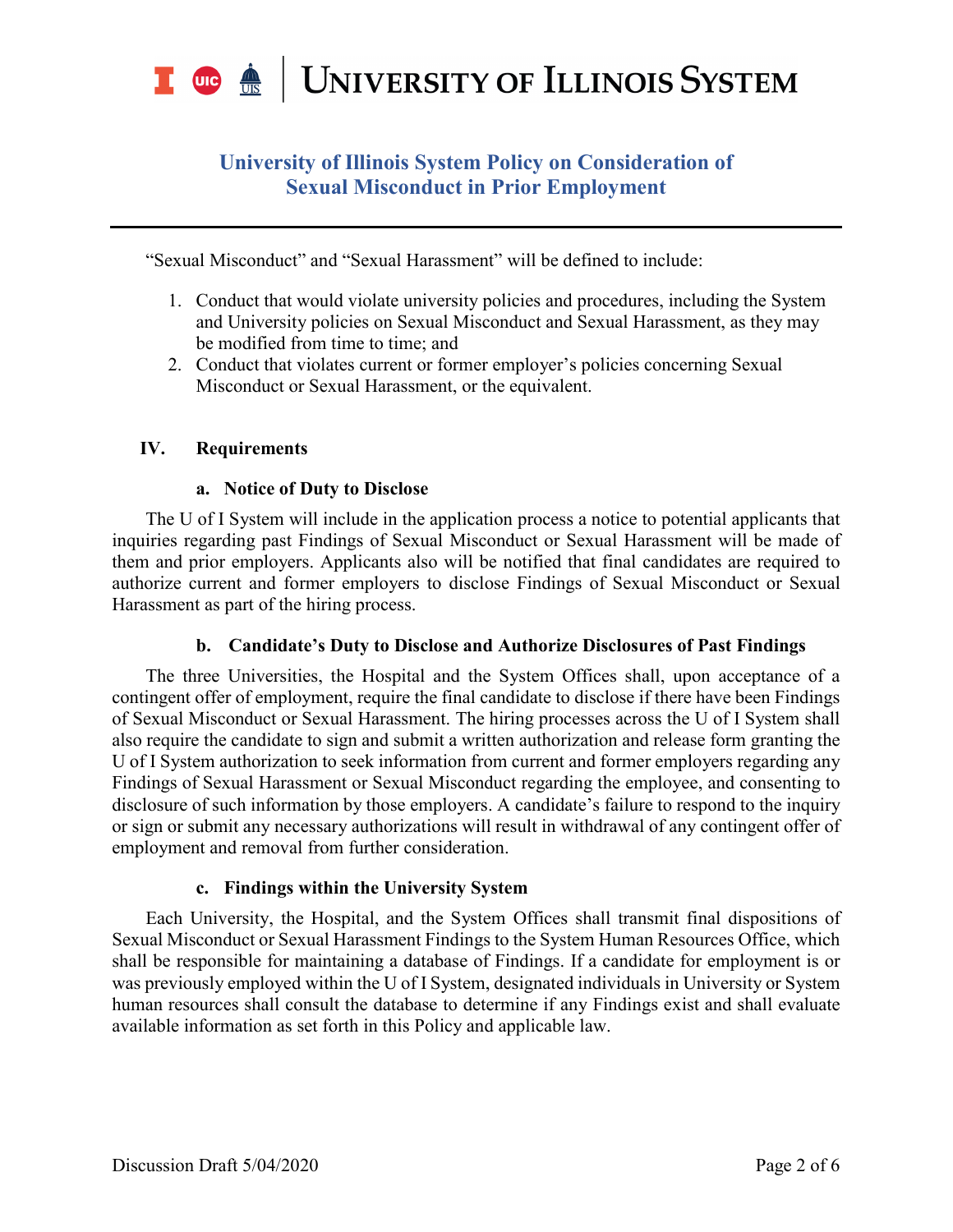

#### **d. Findings by Other Employers**

Once a final candidate has accepted a contingent offer of employment, the respective human resources office will begin the process of checking for sexual misconduct Findings. Even if the final candidate reports that there has never been a Finding against them, human resources may contact appropriate current and former employer(s) for verification. If the contacted current or former employer declines to respond or does not do so in a timely manner, human resources will document their good faith efforts.

If the final candidate reports there has been a Finding against them, human resources shall contact the appropriate current and/or former employer(s) to obtain a copy of any Findings. If the contacted employer(s) decline to provide a copy of the Findings or do not otherwise respond adequately, human resources will request that the candidate obtain and provide a copy of the Findings or relevant documentation. If the candidate is unable to do so despite documented, good faith efforts, human resources may investigate the Findings, as deemed appropriate. The results of this investigation may result in removal from consideration or withdrawal of a contingent offer of employment.

The U of I System reserves the right to make inquiries even if the candidate has not disclosed prior Findings. Failure to provide written Findings or information may result in removal from consideration or withdrawal of a contingent offer of employment.

#### **e. Consideration of Findings**

In the event a Finding has been made against a candidate, the candidate shall be permitted an opportunity to provide an explanation for consideration prior to a final decision. The information will be evaluated, and a decision will be made regarding whether it is deemed in the best interest of the U of I System to withdraw a candidate from consideration or withdraw an offer of employment at any stage of the application process. Relevant factors to be considered include but are not limited to:

- The nature and severity of the conduct at issue;
- When and under what circumstances the conduct occurred;
- Whether the conduct involved an abuse of power or authority, such as involvement of subordinate employees or students;
- The nature of the position for which the candidate is being considered;
- The candidate's subsequent conduct and work history;
- Evidence of rehabilitation.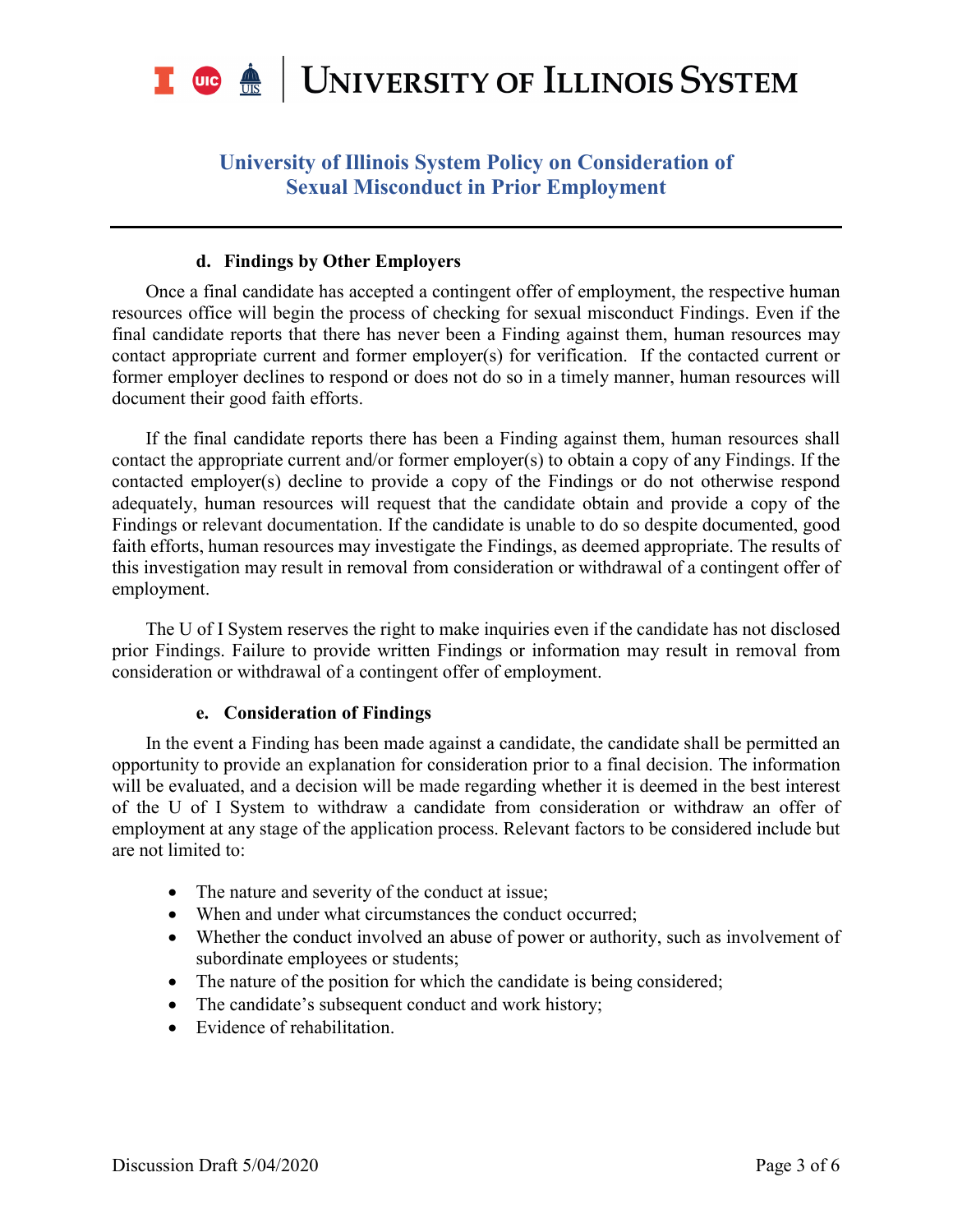

### **f. Failure to Respond, Disclose or Dishonesty**

A candidate's failure to respond to an inquiry about Findings of Sexual Harassment or Sexual Misconduct, any dishonesty in response to inquiries about Sexual Harassment or Sexual Misconduct, or failure to consent to the release of Findings of Sexual Misconduct or Sexual Harassment, will be grounds for removal of a candidate from further consideration, withdrawal of any offer of employment already extended to a candidate, or, if discovered after a candidate has begun employment with the U of I System, discipline up to and including termination of employment, subject to disciplinary rules and procedures applicable to the employee.

### **V. Confidentiality and Retention**

All records obtained through the reference checking process will be maintained in accordance with the confidentiality, record retention, and other applicable policies and procedures established by each university, UI Health, and the System Office, and in accordance with applicable law.

### **VI. External Inquiries Made to the University**

All inquiries regarding Findings of Sexual Misconduct or Sexual Harassment shall be directed to the System Human Resources Office. That office will evaluate requests for information consistent with applicable laws and authorizations provided. The U of I System reserves the right to require submission of its own authorization documents prior to disclosing information to external parties.

### **VII. Implementation Responsibility**

Candidates

- Complete, sign, and submit the "Authorization to Release Information" form.
- Satisfy any requirements previous employers may have to release Findings or other relevant documentation.
- Provide complete and accurate information relating to Findings of Sexual Misconduct and Sexual Harassment in prior employment.

### Equity and Diversity Offices

• Transmit Findings of Sexual Misconduct or Sexual Harassment to the System Human Resources Office in a timely manner, or within a timeframe specified by the System.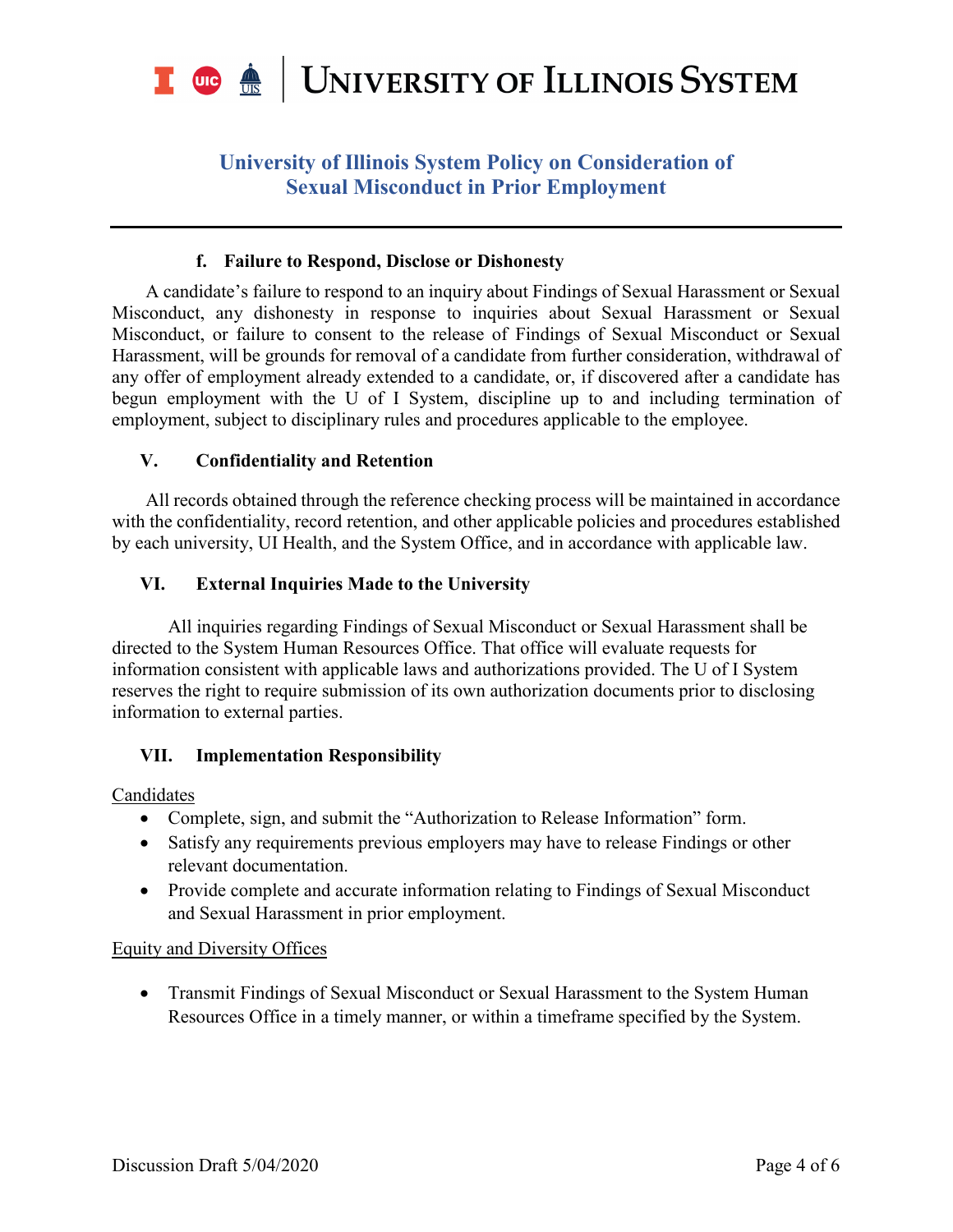

Each Human Resources Department, UI Health and System Office

- Ensure that their respective policies, guidelines, and/or procedures developed by the University, UI Health and System Office and all of their respective units (e.g. Colleges, Departments, Offices) comply and are consistent with this Policy.
- Develop, oversee, administer and manage this Policy and any policies, guidelines and/or procedures developed in accordance with this Policy.
- Communicate and provide necessary training regarding this Policy and any policies, guidelines, and/or procedures developed to comply with this Policy to all individuals responsible for compliance and implementation.

System Human Resource Services

- Maintain a record of all Findings of Sexual Misconduct and Sexual Harassment in a centralized database.
- Facilitate System-wide compliance with this Policy, including the triennial review.
- Provide information and/or data related to this policy to System leaders and the Board of Trustees, as requested.
- Facilitate the development, administration and implementation of this Policy within the System Offices.
- Communicate and provide necessary training regarding this Policy with respect to individuals employed by or otherwise associated with the System Offices.

### **VIII. Periodic Review and Assessment**

The U of I System shall review this Policy at least every three years. This review shall include an assessment of any impact of the Policy on the academic quality, workforce diversity, and international reputation of the U of I System. Representative stakeholders, including administration, faculty and staff of each university, the System Office, and UI Health, will conduct this review and its results will be shared with appropriate governance bodies.

### **IX. Policy Information**

**Policy Title:** Sexual Misconduct and Sexual Harassment Inquiries during the Hiring Process Policy **Policy Owner:** TBD **Responsible Official:** TBD **Approved by:** University of Illinois Board of Trustees **Dated Approved:** TBD **Effective Date:** TBD